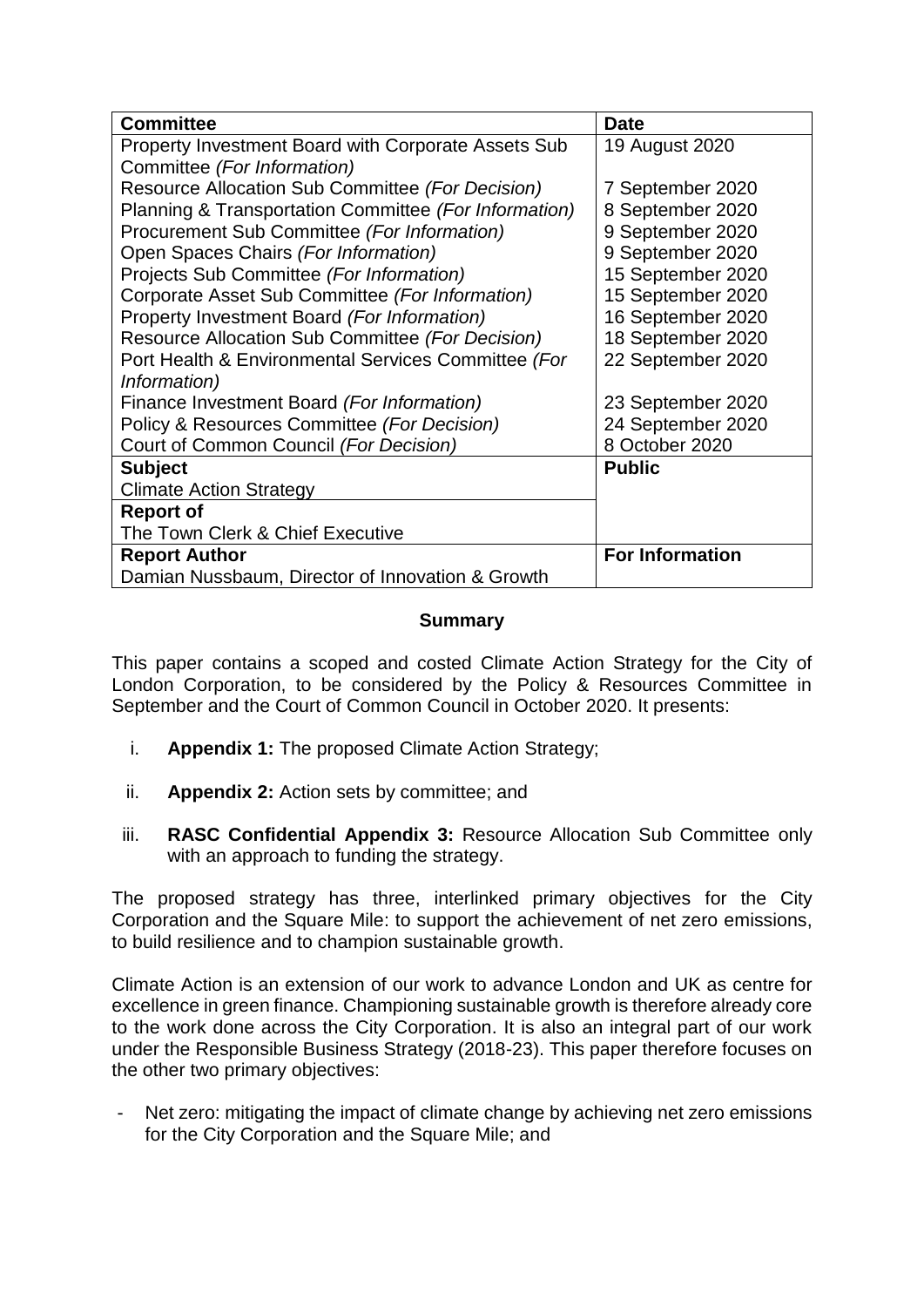Resilience: ensuring our buildings and public realm are resilient to the more extreme weather conditions that are going to occur.

Founded on science-based targets, rather than simply a call to action, the proposed strategy sets out a vision and goals for the next two decades. The City Corporation would be committing to:

- **1. Achieve net zero emissions by the end of:**
	- o **2025 for the City Corporation's direct emissions**
	- o **2040 in the City Corporation's wider value chain**
- **2. Achieve net zero in the Square Mile's direct and indirect emissions, excluding those resulting from investment activity.**
- **3. Further reduce climate-related risks by strengthening climate resilience of the Square Mile and the City Corporation's assets to extreme weather conditions and rising sea levels.**

To do this, we will cut the emissions associated with our direct activities such as buildings, and business. We will also tackle indirect emissions that are associated with our purchased goods and services, and our investments and other parts of our value chain. We will optimise the role of our open spaces and the public realm in removing carbon and as places for people and nature. We will work with our partners across the Square Mile to build upon our efforts to increase climate resilience and reduce risks posed by climate change. And we will maximise how net zero and resilience mutually reinforce each other, especially with respect to buildings.

The Climate Action Strategy introduces a new and permanent way of working for the City Corporation, where all decision-making integrates considerations of the risks and opportunities associated with climate change. It reinforces existing City Corporation strategies and will be pivotal to achieving the outcomes at the heart of the Corporate Plan (2018-23). As much as the overarching strategy addresses the next 20 years, the baselines, action plan and targets will be reviewed and refreshed every five years to drive transparent performance tracking and accountability. Learning on which actions and interventions are most efficiently driving impact will be incorporated on a more frequent basis.

Through this strategy, we will secure and strengthen our market position globally as a financial centre. Locally, we will ensure the competitiveness of our buildings, investment properties and public spaces as attractive places to work, live, study and visit, both now and in the future.

Though focused on tackling climate change, the strategy's impact will be wider. It will support the economy. It will enhance the physical environment and open spaces. And it will benefit individuals through creating jobs and improving air quality. More immediately, it will also ensure that that the City Corporation has a strong platform to present at the Green Horizon Summit in November, one year ahead of the United Nations annual climate meeting, COP26.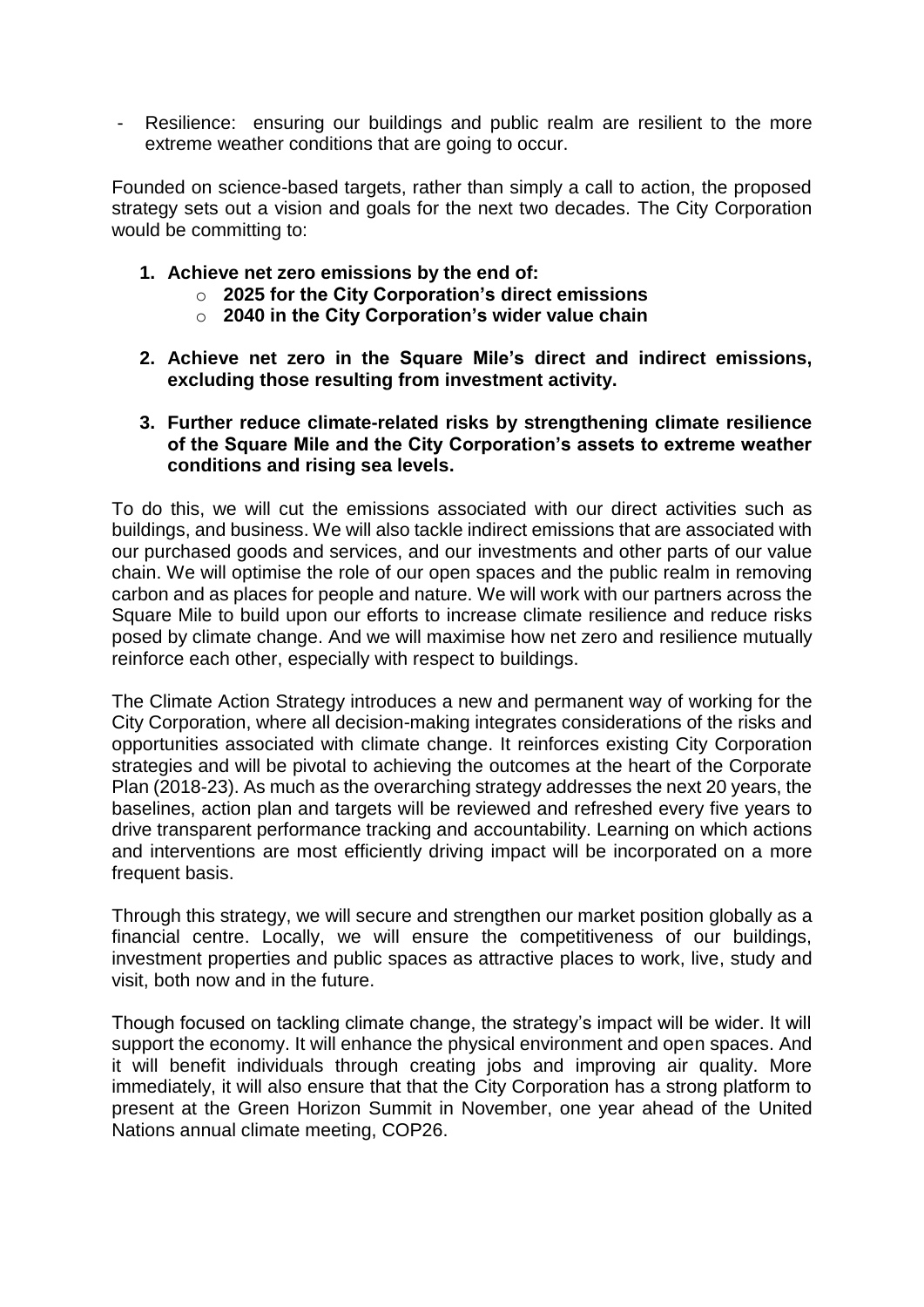## **Recommendations**

Planning & Transportation Committee, Resource Allocation Sub Committee, Procurement Sub Committee, the Open Spaces Chairs, Projects Sub Committee, Corporate Asset Sub Committee<sup>1</sup>, Port Health & Environmental Services Committee and Finance Investment Board are recommended to:

i. Note the report, the draft strategy at **Appendix 1** and the action sets by committee at **Appendix 2**.

Resource Allocation Sub Committee only is also recommended to:

ii. Consider the options for funding the additional budget required to deliver the strategy, shown at **Confidential Appendix 3**, and decide which to recommend to the Policy & Resources Committee for approval.

# **Main Report**

### **Background**

- 1. In June 2020, Policy & Resources Committee agreed that a Climate Action Strategy should be presented to the Committee in September, and the Court of Common Council in October, for approval. Building on a series of studies which reported in June/July, there has been intensive work over the summer to develop the strategy, so that it is impactful, affordable and deliverable.
- 2. The City Corporation's approach to developing this strategy has been set out in previous public papers and is summarised in the strategy at **Appendix 1**.

### **Current position**

<u>.</u>

- 3. The baseline position, describing current and projected resilience risks, emissions sources and carbon removal capacity for the City Corporation and Square Mile, was shared with Members at a briefing in May and is also summarised in the strategy at **Appendix 1**.
- 4. With enormous financial pressures, affordability is critical. Initial indications pointed to additional spending of £100m-£120m for the remaining four years of the Medium-Term Financial Plan (MTFP). Over the summer, departments across the City Corporation have worked at pace to strengthen the financial modelling, strip out costs and both reprioritise and align with existing programmes. Members have also looked at how to achieve the outcomes while managing cost and risk. As a result, the additional envelope for the MTFP amounts to an annual cost of £15m capital and £2m revenue. (N.B. These figures were being finalised at the time of submission and will be confirmed in the confidential appendix on funding options.)

<sup>1</sup> Property Investment Board reviewed the information presented here at their 19 August meeting and agreed the actions associated with the Investment Property Estate.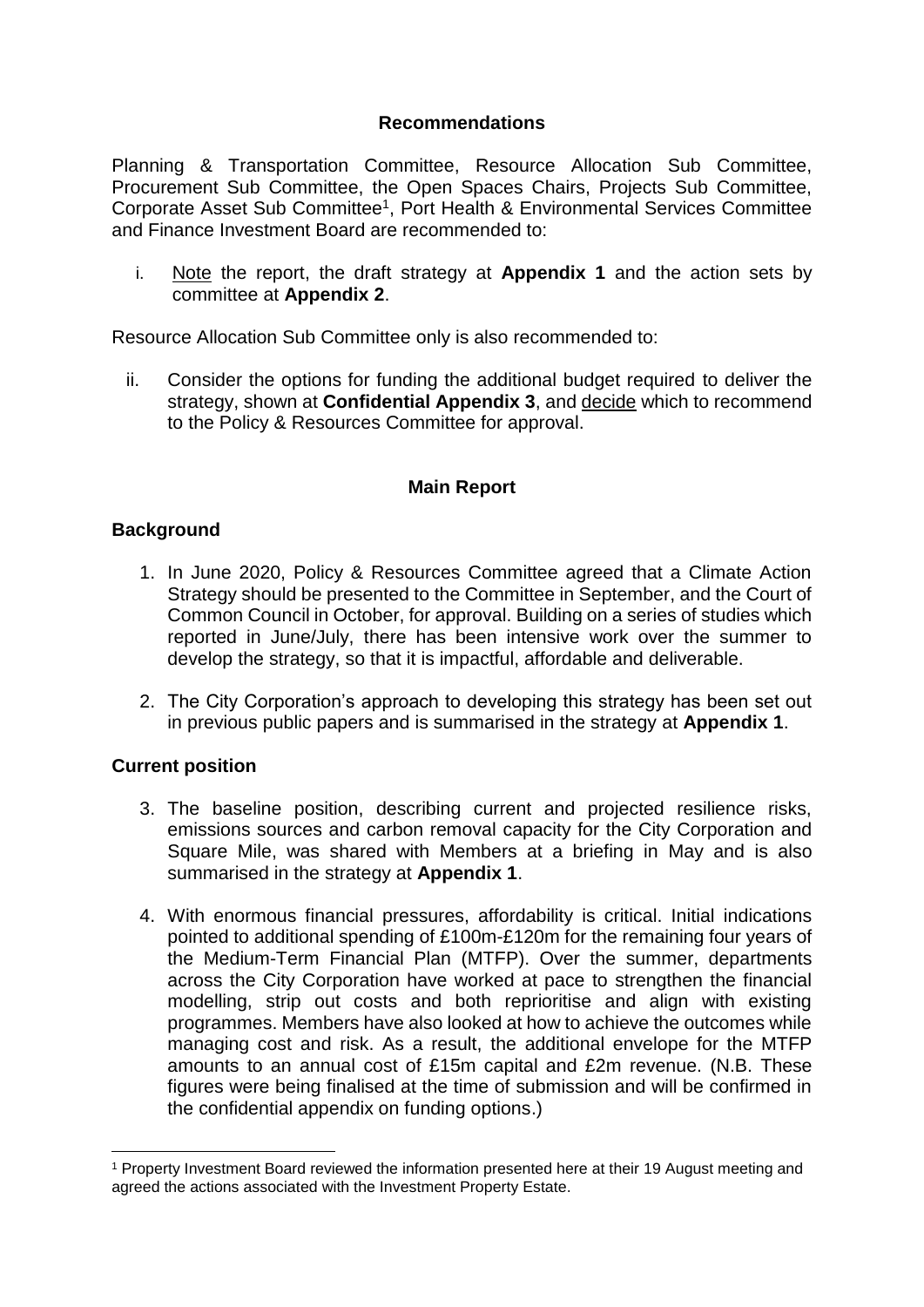5. There is also a major financial upside. These capital investments will also bring major reductions in energy costs. In the case of the owned/operated properties, this will drive down future revenue requirements, as less money is spent on energy. This has the potential to save £3.5m per annum in future revenue costs. Equally, on the investment property estate, the reduction in energy costs amounts to £2m per annum. This offers an opportunity to enhance yields/values. Given time lags, these reductions are excluded from the funding options.

# **Options**

6. Funding options are set out in **Confidential Appendix 3**, for consideration for Resource Allocation Sub Committee, only, so that it can put forward its recommendation to Policy & Resources Committee.

### **Proposals**

7. Proposed actions for the first five years of the strategy are set out at **Appendix 2** to inform relevant committees before these are put to Policy & Resources Committee for decision.

### **Public and stakeholder engagement**

- 8. The engagement plan, approved by Policy & Resources Committee in June 2020, has three phases. Phase 1 – April to June 2020 – involved workshops with expert officers and external technical experts, written submissions from stakeholder groups and a survey of businesses about their climate action plans.
- 9. Phase 2 mid-July to the end of August 2020 broadened out the opportunity to share views to the wider public by means of an online survey on a dedicated web portal. Its purpose was to check levels of priority and the feasibility of potential options with our stakeholders and to gather contact details and followers in preparation for phase 3. At the time of drafting, over 2600 people had responded to the survey. 16% were residents, 44% were workers, 20% were visitors, 4% were students and 8% work at the City Corporation. 77% said climate change should be extremely important to the City Corporation. More information is available on request.
- 10.Phase 3 will commence with the launch of the strategy following approval by the Court of Common Council and continue for the duration of the strategy. Its purpose is to support implementation and local action.

#### **Next steps**

11.The governance timetable is set out in the title box of this report. If Policy & Resources Committee and the Court of Common Council approve and endorse this strategy, the cross-departmental officer team will firm up detailed action plans and key performance indicators for the first period of the strategy, taking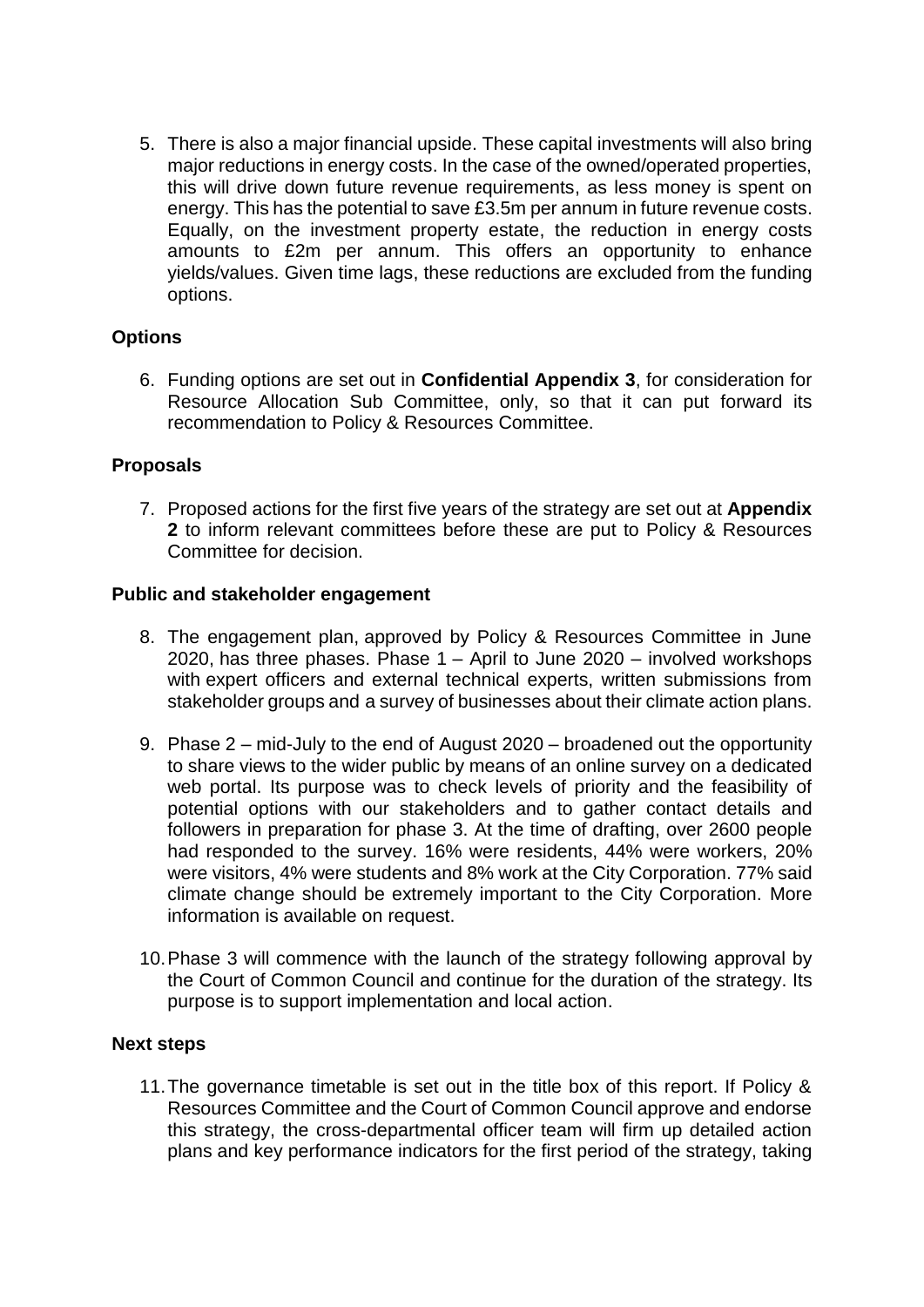us up to 31 March 2025 . The first step is to ensure the financials and actions are embedded in departmental budgets and Business Plans.

12.Governance and accountabilities will also be firmed up within the revised governance arrangements and operating model, which will also underpin a comprehensive approach to capability. This offers opportunities to work more effectively across the City Corporation and improve how we drive performance. Funding will be released as and when sufficient controls – clear targets, transparency on outcomes and accountability – are demonstrably in place. And we will report annually on progress.

# **Corporate & Strategic Implications**

- 13.Strategic Implications This strategy complies with the latest climate science necessary to meet the goals of the Paris Climate Agreement (2015) and is complementary to London-wide and national efforts to reduce emissions and improve resilience of our communities and urban spaces. This includes the draft London Plan, GLA London City Resilience Strategy 2020, the London Councils' Leaders' commitment to a 'green recovery', the UK Committee on Climate Change, Climate Risk Assessment 2017 and National Adaptation Programme, as well as the landscape of policies set out by government.
- 14.It is integral to achieving economic, societal and environmental outcomes in the Corporate Plan, 2018-23. As stated above, it builds upon existing strategies and policies, including: The Responsible Business Strategy 2018-23, the Responsible Investment Policy, the City Procurement Strategy 2020-24, the Local Plan 2015, the draft City Plan 2036, the Transport Strategy 2018-43, the Air Quality Strategy 2015-20, the Climate Mitigation Strategy, the Carbon Descent Plan, the Transition to a Zero Emission Fleet Policy, the Renewable Electricity Policy & Sourcing Strategy and related campaigns, such as Plastic Free City. It is aligned to ongoing reviews of our financial and property investment portfolios and is influencing the development of the Bridge House Estates Strategy 2020-45 which is proceeding in parallel through governance.
- 15.Financial Implications The additional envelope for the MTFP amounts to an annual cost of [£15m] capital and [£2m] revenue. Proposals on Climate Action beyond this MTFP will be brought to Members in the usual way, and savings made following investment in this first period should offset future investment requirements.
- 16.Resource Implications Implementing the strategy will require changes in capability, capacity and culture. This will include expertise and skills sets in some areas that the City Corporation does not currently have. But it will be critical to the deliverability of the strategy that there is not only the funding for the capital works, but the capability to manage these projects successfully. Resource and capability requirements are being built into the new operating model. Any additional resources are included in the funding calculations or will be absorbed into existing budgets.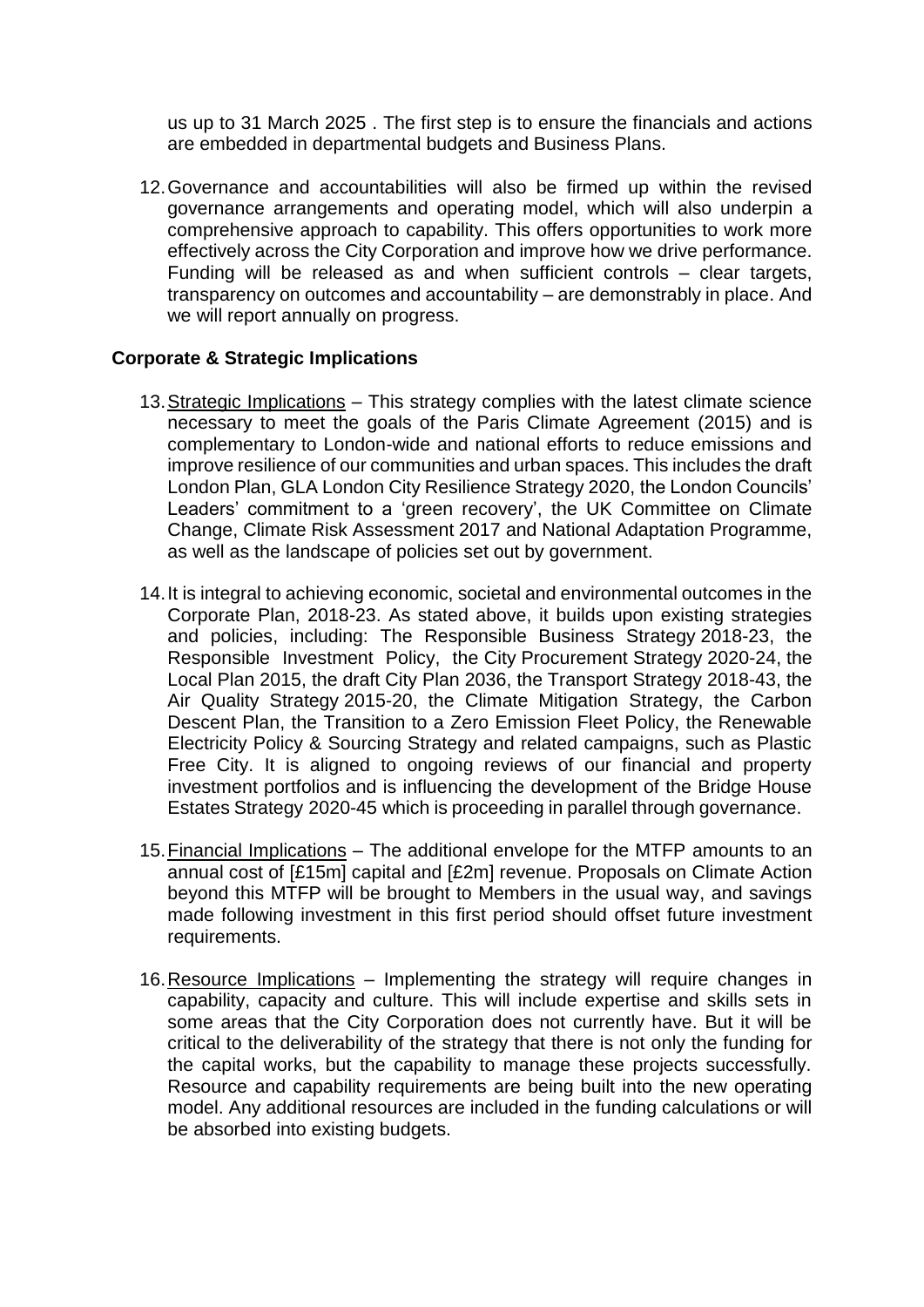- 17.Risk Implications This strategy is primarily focused on addressing risks to the competitiveness and physical environment of the Square Mile. These relate to unavoidable climatic events impacting critical infrastructure and natural resources, financial risk from decreased value of assets or opportunity loss and reputational risks from both operational failure and failing to adapt to UK and global decarbonisation commitments. Residual risks relate to successful implementation. These will be explored by means of a 'deep dive' discussion at Audit & Risk Management Committee on 1 October 2020, to provide additional assurance to the Court.
- 18.Legal Implications There are no legal implications at this stage as recommendations are compliant with legislation, including the City Corporation's obligations under the UK Climate Change Act (revised 2019), which has enshrined in law both a target of net zero emissions by 2050 and requirements for measures for climate adaptation (improved resilience). It is however highly likely that contracts and contract changes will result from the proposed actions.
- 19.Equalities Implications A Test of Relevance was undertaken on the options put forward for consideration to Resource Allocation Sub Committee in June 2020. The purpose was to identify any potential detrimental impact on the nine protected groups defined in the Equality Act 2010. It showed that people in at least one of the following five protected groups - age, disability, race, pregnancy/maternity and gender - would be likely to benefit from actions set out in this strategy. This is due to the emphasis on improvements in air quality, the public realm and indoor comfort and on reducing fuel poverty. The widening of pavements would be expected to lead to an enhanced feeling of safety for all. No negative impacts were identified. Equalities analysis will be carried out throughout implementation so that any negative impacts can be mitigated and opportunities for positive impacts exploited.
- 20.The public survey included standard demographic questions to enable equality analysis. No statistically significant differences in feedback from the groups was identified. In terms of reach, 6% of visits to the website and survey used the Bengali translated site. Due to the timing and ongoing disruption at educational facilities, under 25 representation was low. This will be addressed in phase 3.
- 21.Security Implications There are no security implications arising from the recommendations in this report.
- 22.Climate Implications This section will be added to all committee papers seeking decisions going forward.